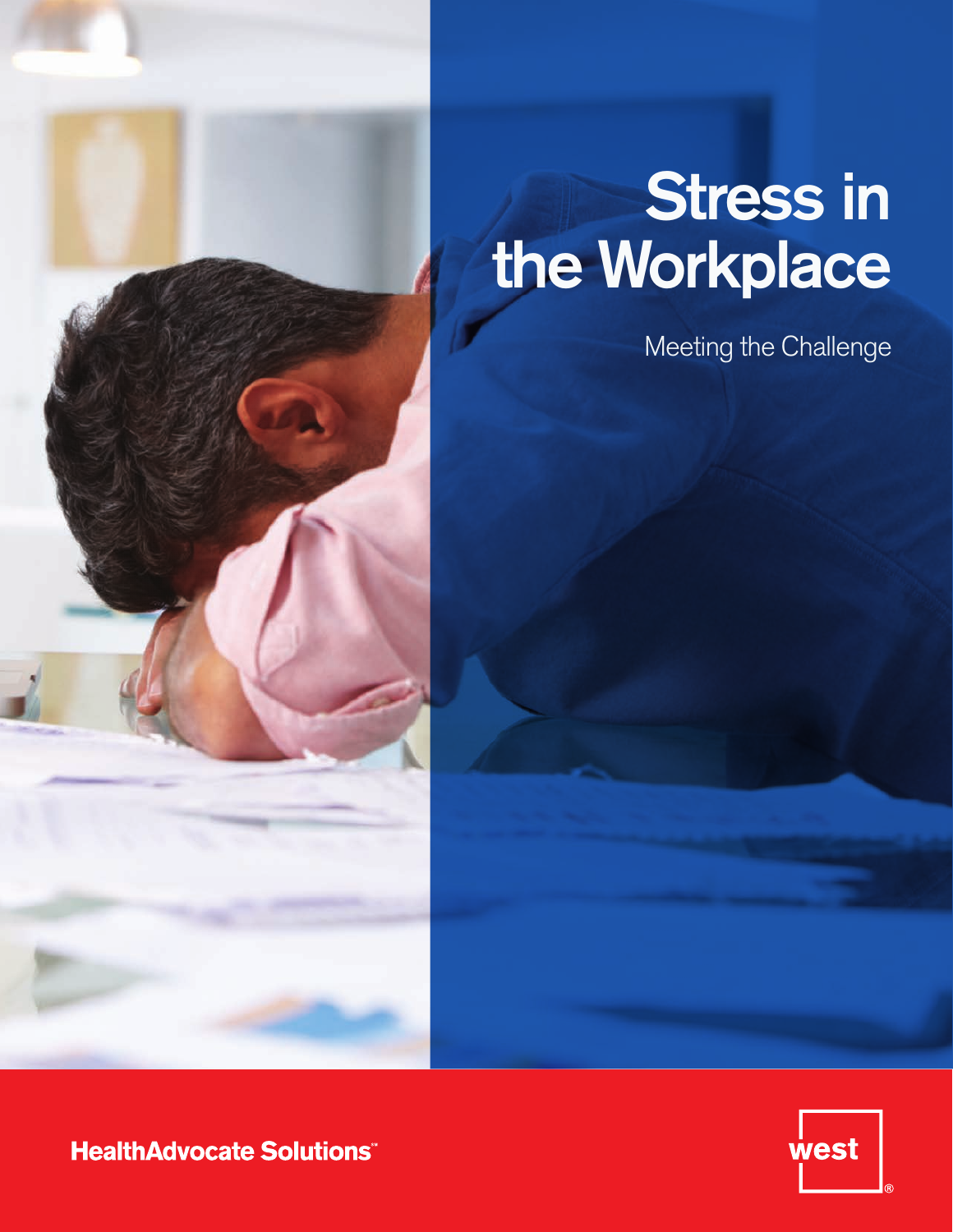#### About This Publication

This publication, along with its companion piece, Setting Up a Stress Management Program, offers comprehensive research about the causes and impact of workplace stress, as well as its role in lost productivity and higher healthcare costs. The research also reviews successful organizational and individual strategies to help manage stress and reduce costs. Following these strategies can help reduce absenteeism and turnover, help employees better balance work/life responsibilities, and also reduce healthcare costs.

We also leverage the power of pricing transparency, personalized health communications and more to help members make more informed decisions and get more value out of the healthcare system. All supported by a powerful data analytics engine delivering improved health and financial results.

Health Advocate, a subsidiary of West Corporation, is the nation's leading healthcare advocacy and assistance company, serving more than 11,500 clients, including many of the nation's largest companies. Health Advocate's award-winning Health Advocacy program helps members navigate complex healthcare and insurance-related issues, saving them both time and money. We also offer a suite of complementary solutions, including Wellness, EAP+Work/Life and Chronic Care Solutions, among others. Our fully integrated program EmpoweredHealth seamlessly combines our services into a single, convenient solution, helping members efficiently maximize their benefits.

For more information, visit HealthAdvocate.com.





# Stress in the Workplace Meeting the Challenge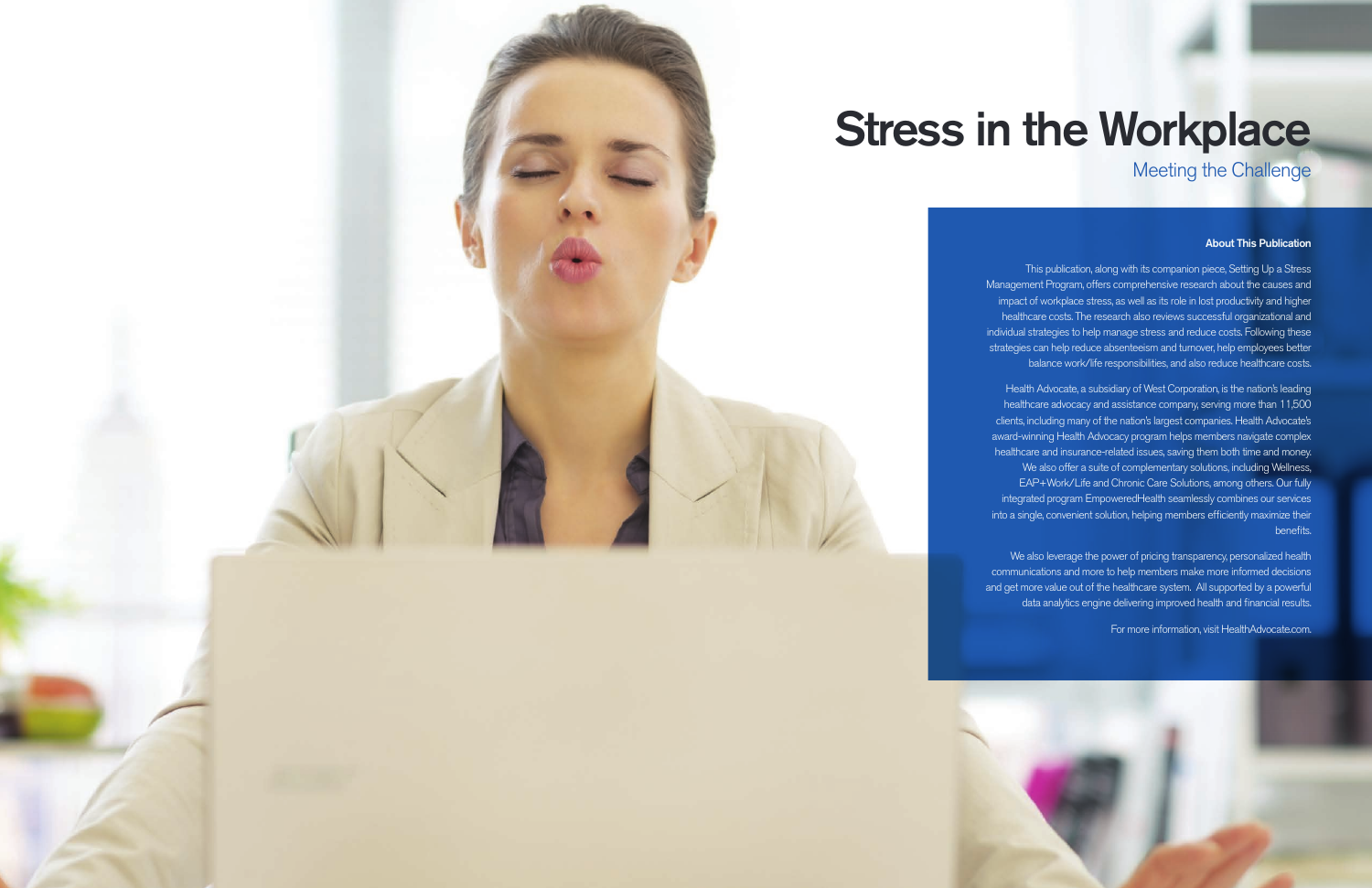The figures are hard to ignore. More than one-third of American workers surveyed in 2013 reported experiencing chronic work stress. According to statistics from the American Psychological Association (APA), a startling two-thirds of Americans say that work is a main source of stress in their lives – and nearly one-third reported feeling tense or stressed on a regular basis while at work.<sup>1,2</sup>

The alarming spike in the incidence of reported stress among employees in recent years and its impact on the bottom line has made the management of stress an urgent business strategy for American companies.

And most significantly, they incur healthcare costs twice as high than for other employees. In total, the consequences of stress-related illnesses, from depression to heart disease, cost businesses an estimated \$200 to \$300 billion a year in lost productivity.<sup>3,4</sup>

While the economy is improving, repercussions from the recent recession have created an environment of distrust between employees and their employers. Many workers also report feeling undervalued, under-compensated and stuck in their current role without opportunities for growth and advancement, compounding job-related stress. <sup>2,3</sup> Other on-the-job stressors range from unclear job expectations and time pressures to noisy work stations. A significant factor is lack of accommodation for work/life balance, which can add to the stress load, especially for women who tend to be the primary caretakers of children and elderly loved ones.

Specifically, the body reacts with the "fight or flight response" triggered by the sudden release of the cortisol and adrenaline hormones. These hormones keep the body and mind coiled, alert and ready for reaction to the threat. This reaction served as a useful, protective response when faced with primitive threats such as a saber-toothed tiger.<sup>5</sup>

But even in the modern-day work world, being under stress can serve a useful motivator to perform, provided it is in the right degree and does not produce job strain. As far back as 1908, researchers discovered that once stress reaches a mid to high level, productivity drops off remarkably. And when productivity drops off, the bottom line suffers.<sup>6</sup>

Whatever the root causes, stressed workers tend to be fatigued, prone to mistakes and injuries, and are more likely to be absent.

More employers are recognizing that now is the time for action. Workers who are stressed today can be disabled tomorrow.

#### The time to address stress is NOW

And, as society ages and elderly caregiving grows, stress is likely to grow as an issue, and along with it, inflated healthcare costs.

As the term used to describe the opposite of absenteeism, "presenteeism" is the phenomenon of employees coming to work yet not functioning up to their capabilities on the job. In one survey, 60 percent of workers reported losing productivity due to stress while at work during the past month.<sup>8</sup>

The encouraging news is that, with a dual strategy of organizational change and individual stress management, businesses can be proactive and promote healthier, more productive employees and reduce healthcare costs.

> Presenteeism manifests in a variety of ways, including making mistakes, more time spent on tasks, poor work quality, impaired social functioning, burnout, anger, resentment, low morale and other detrimental factors. Overall, the price tag related to presenteeism adds up to nearly \$150 billion a year in lost productivity, according to the International Foundation of Employee Benefit Plans. The cost may be even higher if the stress underlying presenteeism is not addressed, as absenteeism, job resignations, chronic illness, and disability may be the result.<sup>7</sup>

### Stressed Workers. Stressed Bottom Line.

Stress, very simply, is a built-in condition. Humans are hard-wired to have a physical and psychological "stress" reaction when facing a perceived threat, whether it is real or not.

Workers who report that they are stressed incur healthcare costs that are 46 percent higher than for non-stressed employees, according to the National Institute for Occupational Safety and Health (NIOSH). And 60 to 90 percent of doctor visits are attributed to stress-related illnesses and symptoms.<sup>9,10</sup>

Left untreated, prolonged stress can raise the risk for developing chronic—and costly—diseases. Among them: heart disease, diabetes and even some cancers, which can collectively account for a vast amount of all healthcare costs. Diabetes alone cost business \$69 billion in 2012 just in indirect medical expenses, such as 25 million work days lost to absenteeism and 113 million work days with reduced productivity.8,11

Stress can also lower the immune system and play a role in a person's susceptibility to more colds, flu and other infectious diseases. Additionally, people who are stressed are more likely to experience pain-related conditions and a host of other ailments, from teeth grinding and chest tightness to fatigue.<sup>5,8</sup>

In fact, an APA survey found that 53 percent of workers reported fatigue due to work stress.<sup>8</sup>

Stressed workers have an elevated risk of mental health problems, ranging from anxiety and substance abuse, and perhaps the most significant, depression. In fact, stress and clinical depression—the two often go hand in hand—trail family crisis as the second and third most significant problems in the workplace. $8,13$ 

Some effects of job stress are more easily quantified than others. Here are the many ways that prolonged, unhealthy job stress affects costs:

#### Disability and Accidents, Workers' Compensation Claims

Stress-related distraction or sleepiness account for an estimated 60 to 80 percent of accidents on the job, according to the American Institute of Stress. Workers' compensation claims for stress have increased substantially every year, threatening to bankrupt the system in several states.4

#### Absenteeism

An estimated one million workers miss work each day because of stress, costing companies an estimated \$602 per employee per year. And absenteeism is to blame for 26 percent of health-related lost productivity in business.4,7

#### Presenteeism

## Presenteeism costs \$150 billion in lost productivity

| as |  | <b>Physical Effects</b> |
|----|--|-------------------------|
|----|--|-------------------------|

#### Psychological Effects

Hallmark signs that workers are experiencing mental duress include poor concentration, short temper, job dissatisfaction and low morale.12

The National Institutes of Mental Health estimates that depression has resulted in \$23 billion a year in lost workdays.14

### Stress In The Workplace Meeting The Challenge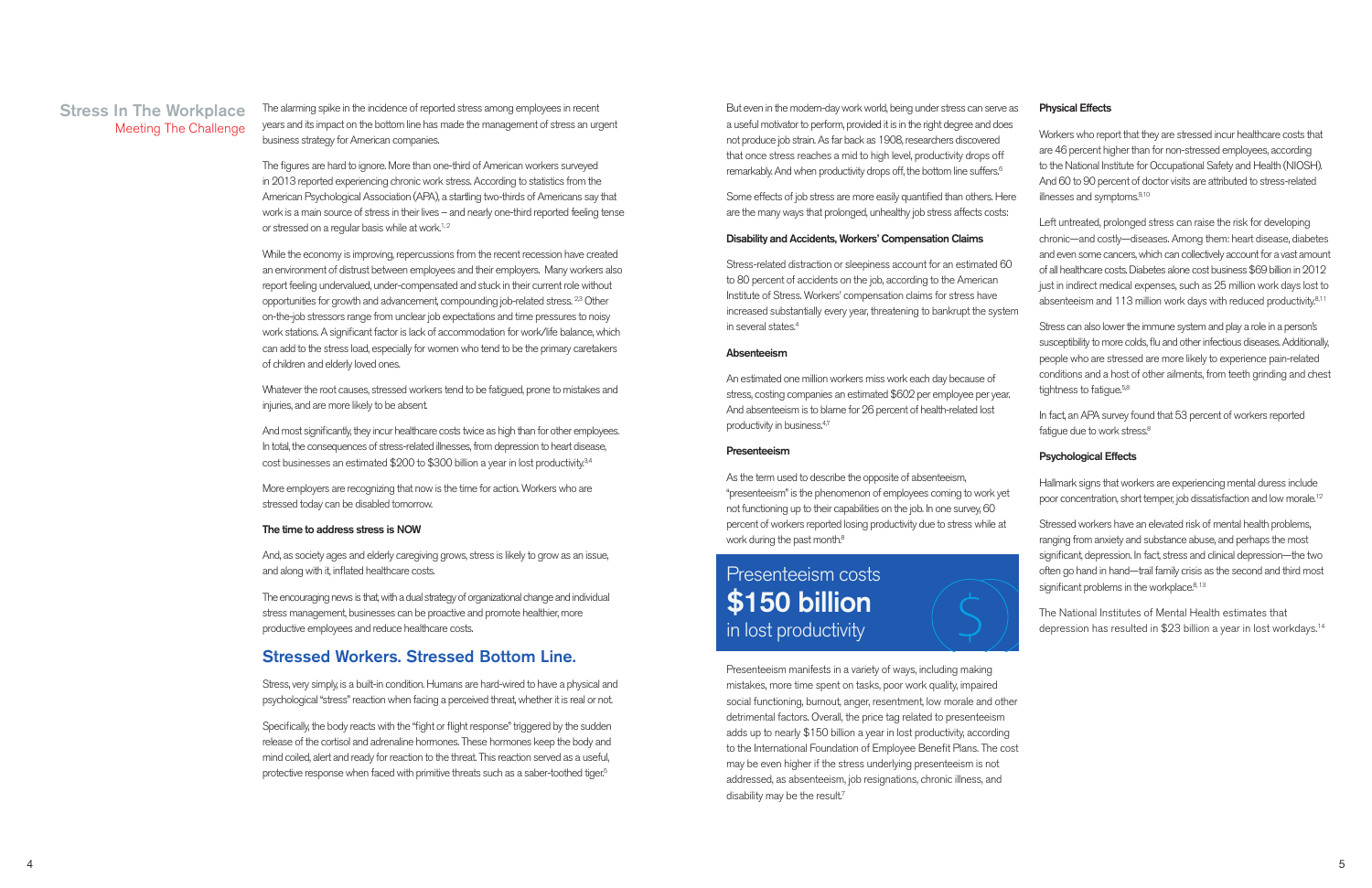### Stress-Related Illnesses

A 2004 Lluminari Landmark Study found that people who work under stressful conditions, which can include work/life conflicts or lack of social support, autonomy and control, are at least twice as likely to experience the following physical and mental effects as other workers:15

In one survey, researchers found that to cope with stress, 40 percent of people smoked, 41 percent gambled, 35 percent shopped and 27 percent drank alcohol.<sup>8</sup>

Overeating is an unhealthy habit that can lead to obesity, a condition that costs businesses more than \$13 billion each year in medical costs and lost productivity.<sup>16</sup>

- Heart and cardiovascular problems
- Anxiety, depression and demoralization
- Substance abuse
- Certain cancers
- Conflicts
- Injuries
- Infectious diseases
- Back pain

In a CareerBuilder.com survey, 26 percent of employees said they gained more than 10 pounds at work, while 12 percent indicated they gained more than 20 pounds. Nearly two-thirds of employees say that they eat unhealthy snacks—chips, candy, etc.—at work once a day; 25 percent said they did so two or more times a day.<sup>17</sup>

#### Unhealthy Coping Habits

Job stress is commonly defined as the harmful physical and emotional responses that occur when the demands of the job exceed the capabilities, needs or resources of the worker. Studies show that employees who feel they have little control over their work in one way or another report higher stress levels.<sup>12,18</sup>

Longer work hours is another prime stressor. Almost half of employers report business performance is being affected by the stress of employees working long hours, and other impactful factors. Working overtime can result in poor mental performance, increased illness and workplace injuries.<sup>20,21</sup>

### The Causes of Workplace Stress On and Off the Job

#### Organizational Causes

According to the APA, the top stressors for people in the workplace, in order of importance, are:3

6 година в 1986 година од најбира <u>подата на стала 1986 година од најб</u>ира 1988 година од 1988 година од 1988 година<br>Во 1988 година од 1988 година од 1988 година од 1988 година од 1988 година од 1988 година од 1988 година *Source: Watson Wyatt/National Business Group on Health 2007/2008 Staying@ Work report*

COMMON STRESSORS<br>Very or somewhat significant source of stress



*Source: American Psychological Association. Stress in America. Feb. 4, 2015*

- Low salaries (51 percent)
- Lack of opportunity for growth and advancement (44 percent)
- Uncertain or undefined job expectations (39 percent)
- Job insecurity (38 percent)
- Long hours (37 percent)

## Stress flows from work to home and vice versa

The figures bear this out. Many employers report that stress due to work/life balance affects business. Likewise, workers report that work/life balance creates stress in the following ways: symptoms of stress, such as fatigue, irritability, headaches and depression. Women are also more likely than men to cope with job stress with unhealthy behaviors, such as poor eating habits.<sup>8,18</sup>

- Job demands have interfered with their ability to fulfill family or home responsibilities For working women, caregiving and balancing work/life issues is a significant stressor. Well over half of the caregivers in the United States are women and 59 percent are also employed.<sup>38</sup>
- Difficulty balancing work and family life
- Work interferes with their personal time<sup>8</sup>

Additional on-the-job stressors include lack of participation in decision-making, ineffective management style and work environments that include disruptive noise levels. In fact, nearly 60 percent of workers in one study reported that noise such as coworker conversations enhanced by open offices caused added distraction and stress, and a study at Cornell University showed that even low-level office noise increased stress hormone levels.19

> One significant work/life balance stressor is caregiving for elderly parents, an issue that is likely to grow more prominent as the population ages. According to U.S. Census projections, by 2030, one in five Americans will be a senior citizen.<sup>22</sup> And, while 14 percent of adults in their 40s and 50s have already cared for an aging parent or elderly family member, nearly 70 percent believe they will be doing this in the future.<sup>23</sup>

#### Work/Life Issues

The downturned economy and corresponding job layoffs, salary cuts, and heavier workloads have added to the stress in workers' personal lives, especially as they confront strained financial issues and compressed time allotment for family obligations.

| <b>Cause of Employee Stress</b>                  | <b>Employers Who Say</b><br><b>Stress Affects</b><br><b>Business Performance</b> | <b>Employers Taking</b><br><b>Strong Action</b> |
|--------------------------------------------------|----------------------------------------------------------------------------------|-------------------------------------------------|
| Long hours, doing more with less                 | 48%                                                                              | 5%                                              |
| Work/life balance                                | 32%                                                                              | 16%                                             |
| Technologies that expand availability            | 29%                                                                              | 6%                                              |
| Managers' inability to recognize stress          | 24%                                                                              | 7%                                              |
| Managers' inability to find solutions for stress | 20%                                                                              | 14%                                             |
| Extra time, problems related to security         | 8%                                                                               | 2%                                              |
| Safety fears                                     | 5%                                                                               | 27%                                             |

Specifically, women are the primary caretakers of children, including children who have a chronic illness such as asthma, now the leading cause of school absence as well as the cause of more than 15 million days of less productive work or absences per year.<sup>27</sup>

"Stress flows both ways," explains Michael Baime, M.D., Clinical Associate Professor of Medicine at the University of Pennsylvania School of Medicine, and founder and Director of the Penn Program for Stress Management, in a 2009 interview. "Stress is accumulated over time and additive between different domains. The stress that someone has at home, relating to their health or financial situation, comes with them into the workplace. And when they leave work at the end of the day, the stress from their job also goes home with them."

#### Caregiver stress

The daunting tasks of searching for qualified in-home or nursing care, addressing Medicare issues and other senior concerns can be even more of a challenge for the growing legion of

"sandwich" generation Americans—those caring for elderly loved ones and also raising children. As for the workers who are among the 52 million Americans burdened with caring for an ill or disabled loved one, the challenges of work/life balance can be particularly difficult. In many cases, leaving a job can be the unfortunate result.24

#### Complex healthcare issues

The move towards consumer-driven health plans and shifting more responsibility for making healthcare decisions to employees means that workers are left on their own to navigate the complex healthcare system. They must resolve burdensome healthcare coverage and billing issues, for instance, during normal working hours when providers and insurance offices are open. In turn, productivity can suffer.

### Workplace Stress and Working Women

| Ι.  | Job stress affects both men and women, although there are some     |
|-----|--------------------------------------------------------------------|
| ıt  | gender differences in certain aspects. One study has found that    |
| ir. | women experiencing cumulative job stress are much more likely      |
| e.  | than men to have associated poor mental health conditions, such as |
| n   | anxiety, depression and chronic fatigue. <sup>25</sup>             |
|     |                                                                    |
|     | In general, women are more likely than men to experience physical  |

Overall, working women who are also caregivers often face work adjustments, including reduced hours, taking leaves of absence and even quitting their jobs, according to a report sponsored by the National Alliance for Caregiving. Not surprisingly, women are more than twice as likely as their male counterparts to report the benefits of having employer-provided support systems that offer counseling or support groups.28,29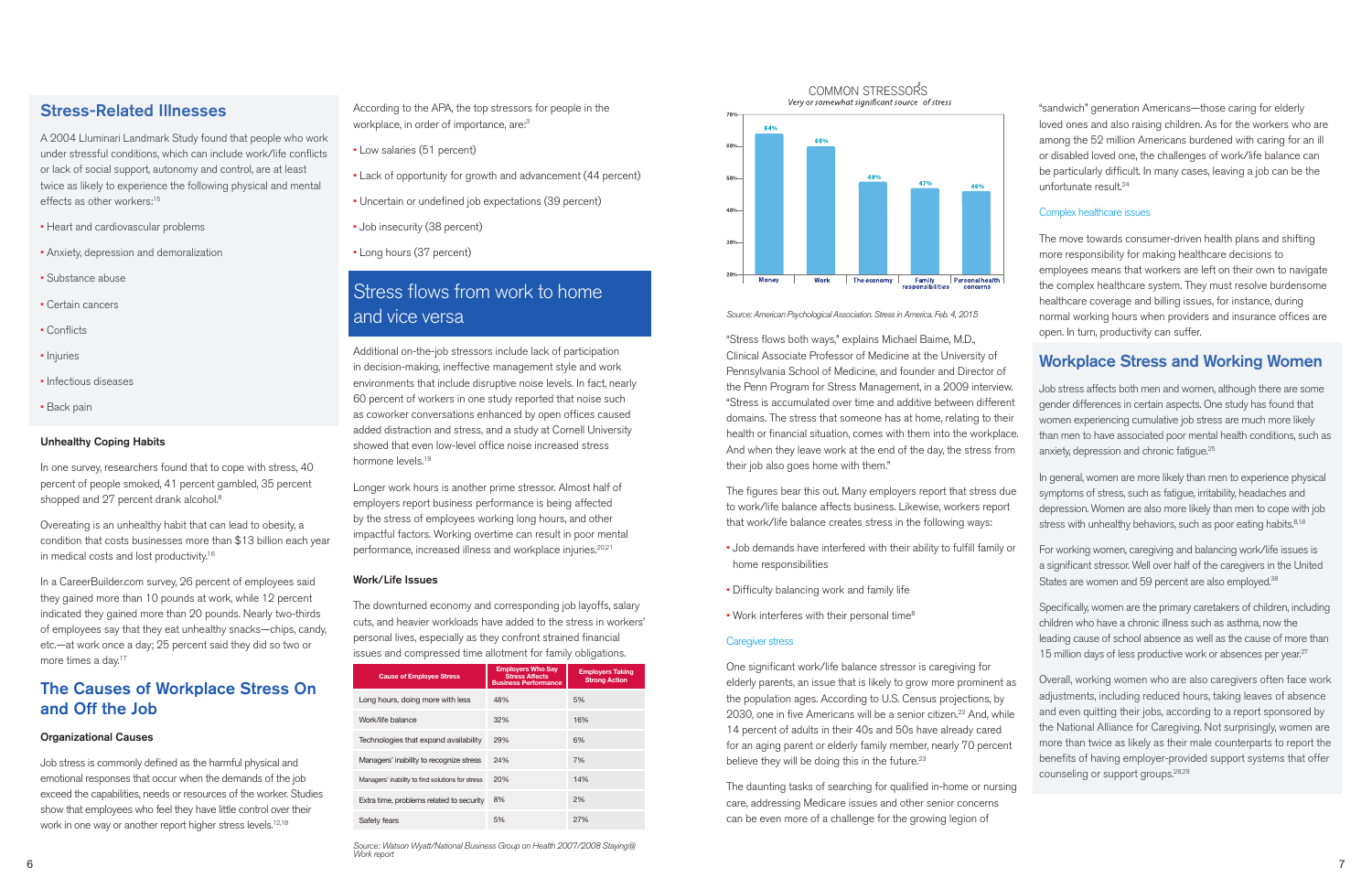### Workplace Intervention: Organizational and Individual Approach

"Work stress imposes enormous and far-reaching costs on workers' well-being and corporate profitability," says former NIOSH Director Linda Rosenstock, M.D., M.P.H. In commenting on the NIOSH report "Stress…at Work," she remarked: "The good news is, at least some of these costs are avoidable. Research and experience tell us that certain factors, such as a heavy workload, conflicting or uncertain job responsibilities and job insecurity, are stressors across organizations and that the risk for job stress can be reduced through smart, strategic action."30

The company has also instituted a program to recognize workers' accomplishments and promote leadership training. As a result of these efforts, the company reported no major layoffs and an annual attrition rate of just four percent.<sup>31</sup>

NIOSH suggests that companies evaluate the scope of stress in the workplace by looking at absenteeism, illness and turnover rates and performance problems. From there, employee surveys and/ or committees can help determine specific stressors and if they are concentrated in one specific department or are company-wide. It is also important to ask employees what strategies may provide remedies.<sup>12</sup>

The success depends on a long-term and dedicated commitment on the part of the organization, according to Dr. Michael Baime of the Penn Program for Stress Management. "If changes are to be made to reduce costly stress in the workplace, employers must truly value the health as well as the productivity of their workers," he says. "Additionally, the strategy must be a dual approach of organizational changes and encouraging individuals to learn to manage their stress, no matter what the source."

that helps identify risks for diseases and contributing lifestyle factors, such as stress levels. The HRA enables workers to learn about their individual risks and can be an effective motivator towards making healthy lifestyle changes to reduce those risks, according to the Mayo Clinic.<sup>32</sup>

Strategies need not be elaborate or expensive. Simply planning ways to improve communication and recognize employees can be effective. For example, supervisors of North Side Food, based in the Pittsburgh area, meet with hourly employees every six weeks in order to identify workplace stressors and open communication between management and workers.

- Ensure that workloads are in line with workers' capabilities and resources.
- Design jobs to provide meaning, stimulation and opportunities for workers to use their skills.
- Clearly define workers' roles and responsibilities.
- Give workers opportunities to participate in decisions and actions affecting their jobs.
- Improve communications to help reduce uncertainty about career development and future employment prospects.
- Provide opportunities for social interaction among workers.<sup>12</sup>

#### Start with Honest Evaluation

This allows at least two people trained to perform each job, enabling each employee to have time off without losing productivity.<sup>33</sup>

#### Offer an HRA

One effective evaluation tool is a Health Risk Assessment (HRA). The HRA is an online or print questionnaire provided to employees EAPs are typically offered by the HR department as part of the employer's health insurance plan to assess and address personal issues that affect employee performance and productivity. Issues can range from substance abuse to family problems, and EAPs often include counseling benefits. Studies show that EAPs for substance abuse can reduce workers' compensation claims, employer healthcare costs, and absenteeism. In a study involving 50 companies, EAPs reduced absenteeism by 21 percent, decreased workplace injuries by 17 percent and increased productivity by 14 percent.<sup>36,37</sup>

#### Address Job Roles

The American Psychological Association suggests a range of ways that a company's culture can be changed to help reduce stress:

#### Work/Life Balance Strategies

Establishing work schedules that are compatible with demands and responsibilities outside the job and offering supportive services can help reduce stress. Here are some key strategies:

Research has found that light to moderate exercise such as a walking or yoga can lower the cortisol levels that can lead to stress. A short walk each day may refresh employees during the work day, reducing stress and increasing productivity.<sup>39,40</sup>

#### Flex time.

Stress can be alleviated when employees share concerns about work issues, life crises, family issues, caregiving and stress management methods. These support groups can be ongoing and include employees at all levels.<sup>41</sup>

Allowing workers to start or end the workday earlier or later can reduce work/life stress, especially for working parents. Flex time can also reduce the stress of commuting in rush hour traffic.18

#### Job sharing.

According to the Americans with Disabilities Act (ADA), employers must make certain they are not requiring any exams or making inquiries of employees that may reveal any information about any physical or mental health issues that may be associated with a disability. Overall, employers are encouraged to obtain legal guidance during the design and implementation of a wellness program to ensure ADA compliance.<sup>42,43</sup>

#### Work from home

Reducing environmental stress may include refiguring the workplace to include natural lighting, improving air flow, providing quiet rooms for massage or yoga sessions and reducing noise levels. When noise levels are reduced through the use of welldesigned ceilings and furniture or sound masking machines, employee focus is estimated to increase by 48 percent.<sup>19</sup>

Working from home results in higher morale and job satisfaction and lower employee stress and turnover, according to an analysis of two decades of studies involving nearly 13,000 employees, conducted by researchers at Pennsylvania State University. The prime reason is that working at home provides employees more control over how they do their work, according to lead author Ravi S. Gajendran. Working at home also helps workers better manage work/family demands.34

#### Longer lunch hours

Extending the lunch hour may help discourage snacking and fast food. One survey found that nearly three quarters of employees say that they eat unhealthy snacks—chips, candy, etc.—at work once a week; 27 percent said they did so three or more times a week.35 Adequate time may also encourage time for calming or other stress-reduction activities such as walking.

#### Eldercare support

Many companies have begun to contract with geriatric care specialists to help with issues such as finding doctors to address age-related diagnosis, and arranging transportation to medical appointments.

#### Healthcare advocacy

Offering an expert who can personally address healthcare issues, such as helping to resolve medical bills and interacting with insurance and providers, can help employees reduce worry and stay focused on their job.

#### EAPs (Employee Assistance Programs)

#### Offer a Range of Wellness Activities

Exercise and relaxation techniques can all help lower the stress response in the body and improve well-being. One study shows that physical activity at work can increase productivity. Providing two, half-hour breaks twice a week resulted in employees with healthier weight, lowered blood pressure, increased energy, better sleep schedules and improved stress management skills, in just eight weeks, according to a study conducted by the Baptist Health System in Mississippi.38

#### Stress management workshops

Scheduled workshops that educate employees about the sources of stress, effects on their health and how they can reduce stress can be effective if backed by practical stress management techniques that employees can use on and off the job, according to Dr. Michael Baime of the Penn Program for Stress Management. Find a reputable wellness vendor that offers employer-based stress management programs.

#### Build in exercise breaks

#### Onsite support groups

#### Do Not Single Out Employees

Identifying specific employees for participation in wellness programs is inappropriate, discriminating and stigmatizing.

#### Office Environmental Design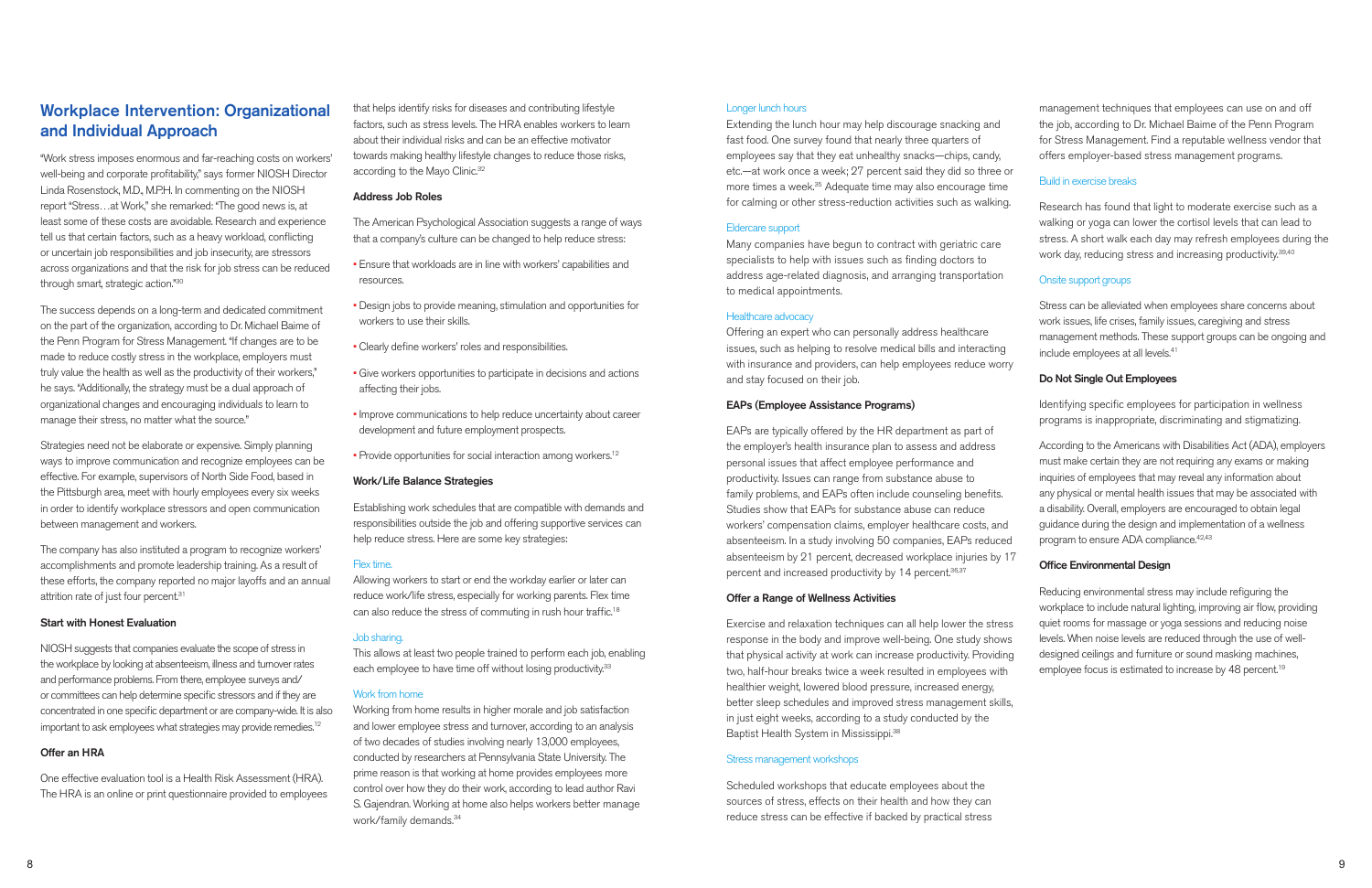Mindfulness training, a method that was first developed by Jon Kabat-Zinn, Ph.D., founder of the Center for Mindfulness in Medicine, Health Care, and Society at the University of Massachusetts Medical School, is a stress management technique that involves training the mind to focus attention on the moment. This "mindfulness" technique aims to reduce stress, increase productivity and enhance awareness through relaxation techniques, physical exercises and cognitive behavioral approaches.<sup>44</sup>

## Mindfulness Training: An Emerging Stress Management Technique

Emerging evidence reveals the effectiveness of the technique. Dr. Baime and his colleagues conducted a three-month mindfulness-based work site program at the Philadelphia-based Scheie Eye Institute. After employees learned and practiced mindfulness techniques for a period of six weeks, their reported emotional exhaustion decreased from nearly 25 percent to almost 15 percent. At the end of the full three-month program, depression and fatigue were both reduced by nearly half. Other early evidence shows that mindfulness can improve how people regulate their attention and ability to concentrate.<sup>45,46</sup>

"These approaches train people to find the ability to locate rest, stillness, silence, and qualities of peace and relaxation into their everyday moments," explains Michael Baime, M.D., director of the Penn Program for Stress Management in Philadelphia and a leading authority on the training. "Mindfulness helps them manage their own impulses and reactivity, they become less critical, and it helps them meet their goals. The training diffuses reactivity in a way that others can sense, and so can become contagious in the workplace."

determine the sources of stress, which identified late meetings, artificial deadlines and other on-the-job stressors. By the end of 2008, participants reported an 80 percent reduction in workplace pressures, a 25 percent drop in work/life conflict, and a 21 percent increase in satisfaction with GSK as an employer.<sup>47</sup>

Delnor Community Hospital, located near Chicago, found that stress management strategies reduced employee turnover from 28 percent down to nearly 21 percent in two years, saving the hospital nearly \$800,000.<sup>50</sup>

In a survey of their employees, 42 percent showed moderate to severe levels of stress. After installing a pilot stress management program in partnership with Boulder Creek, California-based HeartMath, the findings included a decrease in exhaustion—a hallmark symptom of stress. The company estimated it could save \$2 million annually in healthcare costs by instituting the program in all locations.<sup>51</sup>

#### **CEMEX**

## Success Stories/Case Studies

A number of companies, including some of the largest in the country, have addressed stress management in a variety of ways with reported success in several areas.

Utilizing 10 years of data from employee stress studies, Houstonbased building materials manufacturer CEMEX implemented an Online Stress Management Seminar in 2009 to assess and diagnose stress as well as provide individualized recommendations for participating employees. Within the first year, 92 percent of participating employees reported the online seminar an "excellent" option to help improve stress management.<sup>52</sup>

#### GlaxoSmithKline (GSK)

GSK launched its "Team Resilience" program for its employees and managers in 2001 to take corrective team actions against job stressors. The program included an employee survey to

A recent study found that workers who had proximity to windows and indoor plants rated their job satisfaction significantly higher than employees with no direct proximity to "green" elements. Green elements have also been shown to reduce frustration and anxiety on the job, as well as turnover.<sup>54,55</sup>

Interestingly, even employees who have indirect contact with nature suffer from less stress and illness and have increased well-being as well as clearer thinking. As a creative solution for windowless offices, some companies are installing large screens throughout office buildings that depict natural settings, such as oceans and forests. Employees can have input on what is shown on the screens.<sup>56</sup>

#### WRSystems, Ltd.

Virginia-based WRSystems addressed work/life balance by providing flex time, work from home and job sharing. As a result of their mentor program, employee education programs, health and safety guidelines, as well as work/life balance policies, turnover, injuries and accidents were reduced and healthcare claims fell significantly.48

#### Bank of America

Bank of America implemented a wellness program that featured educational materials and Health Risk Assessments. As a result, healthcare costs decreased by 20 percent over a two-year period with an ROI of more than 5:1.49

#### Delnor Community Hospital

The researchers remarked that these early results indicate that stress management programs were a relatively no-cost but effective way to address stress-related factors that contribute to healthcare costs. "By addressing stress at work, where stress occurs, rather than in a clinic, we think we have prevented workers from becoming patients," according to one of the investigators, Massimo Pagani, M.D., of the University of Milan.<sup>59,60</sup>

#### BlueCross BlueShield of Tennessee

In addition to lowering healthcare costs, numerous surveys also show that less stressed workers and those satisfied with their work/life balance are more inclined to stay with their companies. They are also more likely to recommend them as places to work. It all adds up to a healthier bottom line. $61,62$ 

## Innovative Solutions

Many companies have turned to "out-of-the-box" approaches to address stress, geared to their organization. Here are some examples of innovative strategies:

#### In-house art programs.

#### Simulating nature.

#### Pets in the office.

Researchers have found that pets can have a calming effect on humans and can lower blood pressure, a leading cause of doctor visits.57,58

Burlington, Massachusetts-based Lightbridge, an e-commerce payment management company, established in-house art programs to help employees channel stress.<sup>53</sup> Green workplaces. The results showed that those who participated in the authentic stress management program had lower blood pressure than those who participated in the "passive" (not real) stress management program.

## Less Stress Equals Lower Healthcare Costs

Emerging studies from around the world indicate that stress management in the workplace helps stem the tide of healthcare costs, and may be especially important in the face of the current global economic climate.

One recent preliminary study reported in Hypertension, focused on an Italian company facing downsizing. The company's

workers who reported work-related stress had a higher incidence of fatigue, headaches, high blood pressure and other typical symptoms.

Employees were offered a weekly, one-hour stress management session focusing on mental relaxation techniques, cognitive restructuring exercises and coping skills to handle stress, including work-related stress.

#### Commitment is Key

No matter what stress management techniques are installed, the key to success is to have a continuing commitment to improving the health and well-being of all employees.

Important components to ensure a business strategy that successfully addresses stress include:

- Long-range strategies customized to the employee population and company culture
- Multiple approaches and an ongoing communications campaign
- Emphasis on both organizational and individual change
- Achievable goals with built-in time tables
- Rewards and incentives for even the small changes

Addressing the management of stress can be a vital wellness strategy that makes for a healthier, happier workforce and a stronger, more productive company.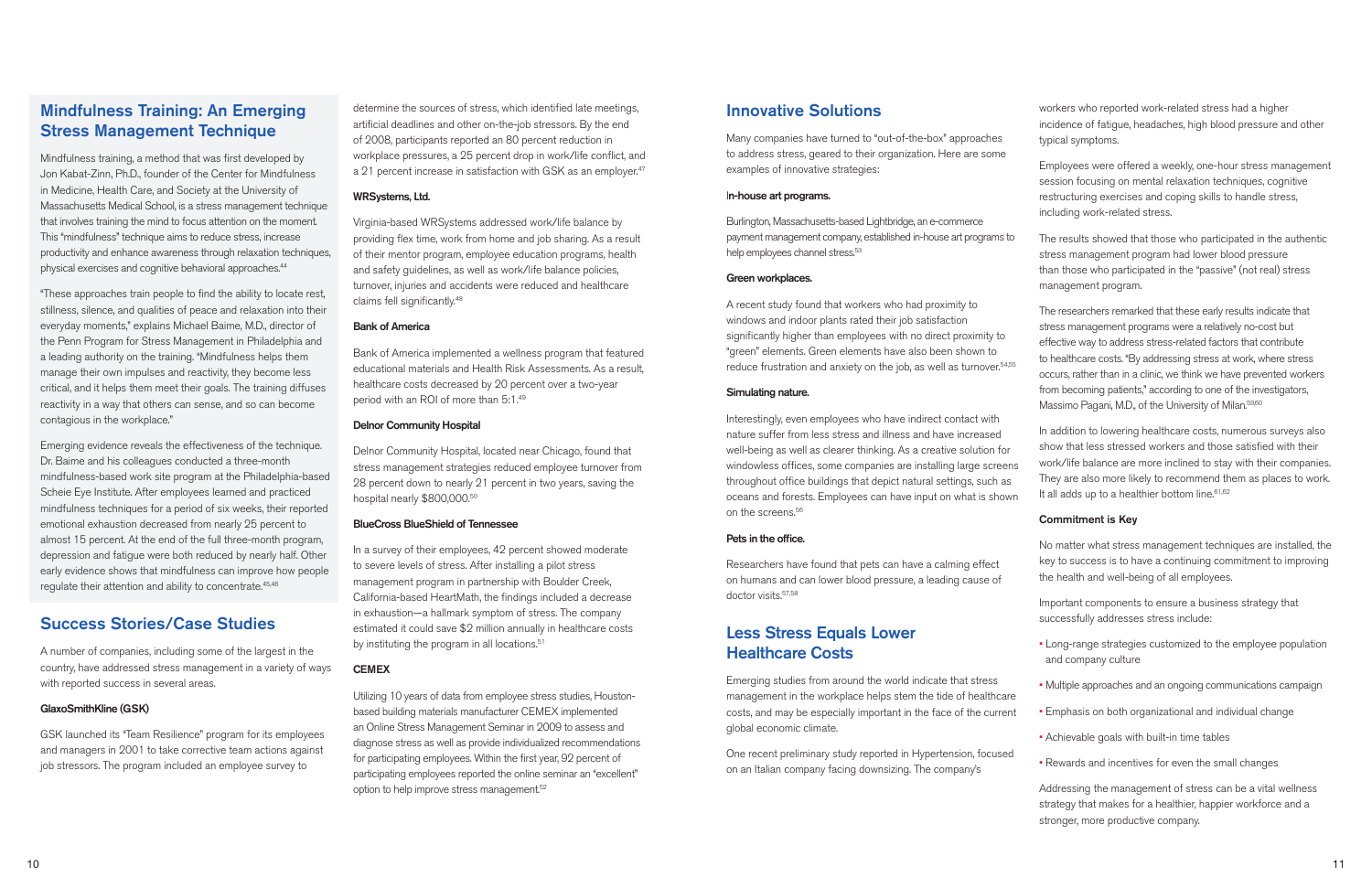#### **Footnotes**

- 1. American Psychological Association. "2013 Work and Well-Being Survey." APA Center for Organizational Excellence. 2013. <http://www.apaexcellence.org/assets/ general/2013-work-and-wellbeing-survey-results.pdf>.
- 2. American Psychological Association. "Stress in America." 4 Feb. 2015. <http://apa.org/news/press/releases/ stress/2014/stress-report.pdf>.
- 3. American Psychological Association. "2014 Work and Well-Being Survey." APA Center for Organizational Excellence. 2014. <http://www.apaexcellence.org/assets/ general/2014-work-and-wellbeing-survey-results.pdf>.
- 4. American Institute of Stress. "Job Stress." <http://www.stress. org/job.htm>.
- 5. Wein, Harrison, Ph. D. "Stress and Disease: New Perspectives." National Institutes of Health, The NIH Word on Health. October 2000. <http://www.nih.gov/news/ WordonHealth/oct2000/ story01.htm>.
- 6. Yerkes, Robert M. and John D. Dodson. "The Relation of Strength of Stimulus to Rapidity of Habit-Formation." Journal of Comparative Neurology and Psychology. 18 (1908): 459- 462.
- 7. Willingham, Jacqueline G. "Managing Presenteeism and Disability to Improve Productivity." Benefits & Compensation Digest. 45.12 (Dec. 2008).
- 8. American Psychological Association. "Stress in America." 7 Oct. 2008. <http://apahelpcenter.mediaroom.com/file. php/163/Stress+in+America+Executive+Summary+10- 02-08+NO+Embargo.doc>.
- 9. Humana. "Combat Stress at Work to Promote Health." Focus. Apr. 2009. <http://apps.humana.com/marketing/ documents.asp?file=1143441>. http://www.dmaonline.org/ Publications/articles/2005\_02\_039StressChange.pdf.
- 10. Benson, Herbert, M. D. "Role of the Mind in Physical Healing and Health." Testimony before the U.S. House of Representatives. Nov. 1997. (published by American Psychological Association.) <http://home1.inet.tele.dk/ torlars/Peace/relax.htm>.
- 11. American Diabetes Association. "Economic Costs of Diabetes in the U.S. in 2012." Diabetes Care. 26.4 (April 2013): 1033-1046. <http://care.diabetesjournals.org/ content/36/4/1033.full>.
- 12. NIOSH/U. S. Department of Health and Human Services. Stress…At Work. Pub. 99-101. Washington, D.C.: GPO, 1999. <http://www.cdc.gov/niosh/docs/99-101>.
- 13. The Kent Center for Human and Organizational Development. "Coping With Your Job: Stress and Depression in the Workplace." <http://www.thekentcenter.org/txt-Coping\_with\_Job.pdf>.
- 14. Pfeifer, Stephen M., Ph. D. "Equal Coverage for Mental Health." APApractice.org. 2008. <http://www.apapractice. org/apo/pracorg/legislative/equal\_coverage\_for.html#>.
- 15. Lluminari, Inc. "Creating Healthy Corporate Cultures for Both Genders: A National Employee Survey." A Lluminari Landmark Study. June 2004. <http://www. embracingwomenshealth.com/about/press/lluminari/ OriginalResearchPres.pdf>.
- 16. U.S. Department of Health and Human Services. "Prevention Makes Common 'Cents'." Washington, D.C.: GPO, Sep. 2003. <http://aspe.hhs.gov/health/prevention>.
- 17. Haefner, Rosemary. "Has Your Job Expanded Your Waistline?" CareerBuilder.com. 1 July 2008. <http://msn. careerbuilder.com/Article/MSN-1568-Workplace-Issues-Has-Your-Job-Expanded-Your-Waistline/?ArticleID=1568& cbRecursionCnt=1&cbsid=8532595df22b464ab0aafddb5 51b9dc8-298329381-VB-4>.
- 18. Swanson, Naomi G., Ph. D. "Working Women and Stress." *Journal of the American Women's Medical Association*. 55.2 (Spring 2000).
- 19. American Society of Interior Designers. Sound Solutions: Increasing Office Productivity Through Integrated Acoustic Planning and Noise Reduction Strategies. Washington, D.C.: American Society of Interior Designers. 2005. <http://www. steelcase.com/na/files/6b553f1913a144c6ab61136f58c 560a7/Acoustics%20Sound%20Solutions.pdf>.
- 20. Watson Wyatt. "Few Employers Addressing Workplace Stress, Watson Wyatt Surveys Find." (Press Release) 14 Feb. 2008. <http://www.watsonwyatt.com/news/press. asp?ID=18643>.
- 21. Dawson, Todd, et. al. "Industry Trends, Costs, and Management of Long Working Hours." Conference Abstract at NIOSH Conference: Long Working Hours, Safety and Health: Toward a National Agenda. Apr. 29 – 30, 2004. <http://www.cdc.gov/niosh/topics/workschedules/ abstracts/dawson.html>.
- 22. Hobbs, Frank B. 65+ in the United States. U. S. Bureau of the Census, Current Population Reports, Special Studies, P23-190. Washington, D.C.: GPO, 1996. <http://www. census.gov/prod/1/pop/p23-190/p23-190.html>.
- 23. PewResearch Center. "The Sandwich Generation Rising Financial Burdens for Middle-Aged Americans." 30 Jan. 2013. <http://www.pewsocialtrends.org/files/2013/01/ Sandwich Generation Report FINAL 1-29.pdf>.
- 24. Suthers, Kristen, Ph. D. "Women Still Shouldering the Burden: Caregiving in the 21st Century." Women's Health Activist. July/ August 2006. <http://www.nwhn.org/ newsletter/options/print.cfm?info\_id=84>.
- 25. Godin, Isabelle, et. al. "A Prospective Study of Cumulative Job Stress in Relation to Mental Health." BMC Public Health. 5 (2005) 67+. <http://www.pubmedcentral.nih.gov/ articlerender.fcgi?artid=1177967>.
- 26. The National Women's Health Information Center, U.S. Department of Health and Human Services. "Caregiver Stress: Frequently Asked Questions." 1 May 2008. <http:// www.womenshealth.gov/faq/caregiver-stress.cfm>.
- 27. Asthma and Allergy Foundation of America. "Asthma Facts and Figures." <http://www.aafa.org/print. cfm?id=8&sub=42>.
- 28. National Alliance for Caregiving and AARP. Caregiving in the U. S. Apr. 2004. <http://www.caregiving.org/ data/04finalreport.pdf>.
- 29. Family Caregiver Alliance. "Women and Caregiving: Facts and Figures." May 2003. <http://www.caregiver.org/ caregiver/jsp/content\_node.jsp?nodeid=892>.
- 30. Centers for Disease Control, U.S. Department of Health and Human Services. "Strategies for Preventing Job Stress." (Press Release). 5 Jan. 1999. <http://www.cdc.gov/Niosh/ updates/stresrel.html>.
- 31. Mamula, Kris B. "Reducing Workplace Stress Can Help Companies' Bottom Lines." Pittsburgh Business Times. 14 Nov. 2008. <http://pittsburgh.bizjournals.com/pittsburgh/ stories/2008/11/17/focus5.html>.
- 32. Mayo Clinic. "Mayo Clinic Health Solutions Launches New Online Health Management Tool for Businesses." (Press Release). 8 Nov. 2006. <http://www.mayoclinic.org/ news2006-mchi/3760.html>.
- 33. American Psychological Association. "Employer Recommendations." Public Policy, Work, and Families: The Report of the APA Presidential Initiative on Work and Families. 2004. <http://www.apa.org/work-family/ employers.html>.
- 34. Gajendra, Ravi S. and David A. Harrison. "The Good, the Bad, and the Unknown About Telecommuting: Meta-Analysis of Psychological Mediators and Individual Consequences." *Journal of Applied Psychology*. 92.6 (2007): 1524 - 1541. <http://www.apa.org/journals/releases/apl9261524.pdf>.
- 35. Nationwide Better Health. "As Obesity Rates Continue to Rise, Is the Workplace a Source of or Solution to Unhealthy Lifestyle Habits?" (News Release) ( n.d.). <http://www. nwbetterhealth.com/docs/press-releases/obesity-pressrelease.pdf>.
- 36. Roman, P. M. and T. C. Blum. "The Workplace and Alcohol Problem Prevention." National Institute on Alcohol Abuse and Alcoholism. Alcohol Research and Health. 26.1 (2002): 49-57.<http://csat.samhsa.gov/IDBSE/employee/EAPsth atAddressSubstanceAbuseSaveMoney-wpb9.pdf>.
- 37. "Employee Assistance Programs (EAPs): A Benefit for Employers." Arizona H.I.D.T.A., Demand-Reduction Program, Drug-Free Workplaces, Schools & Communities. (n.d.). <http:// www.drugwatch.org/reports/DWIEAPEng.pdf>.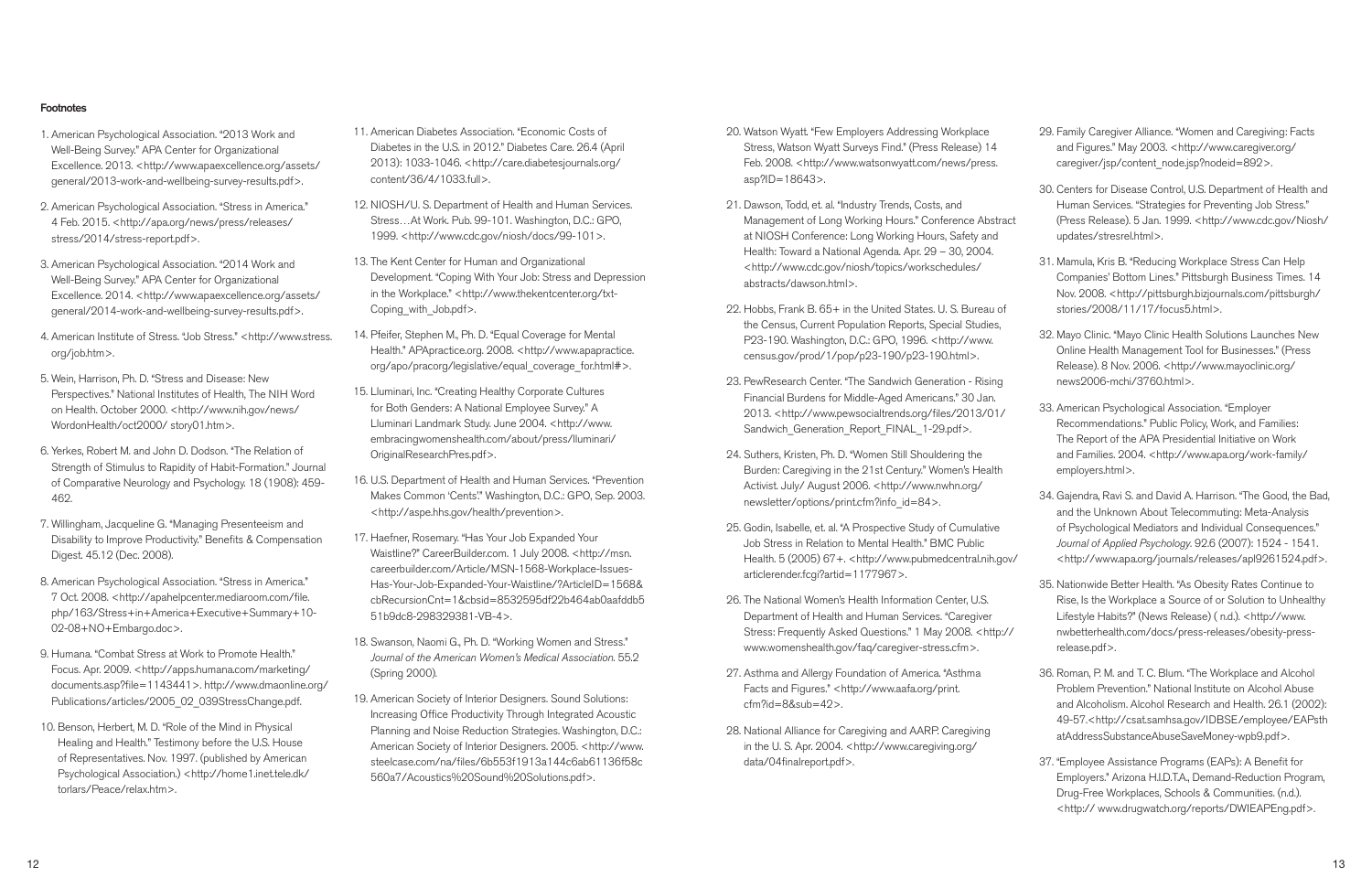- 38. Beason, Sandy. "Finding Time for Workplace Fitness." Get Fit Mississippi. (n.d.). <http://www.getfitmississippi.com/ node/2489>.
- 39. Starks, Michael, et. al. "The Effects of Phosphatidylserine on Endocrine Response to Moderate Intensity Exercise." *Journal of the International Society of Sports Nutrition.* 5 (2008): 11. <http:// www.pubmedcentral.nih.gov/articlerender. fcgi?artid=2503954>.
- 40. "Exercise: Rev Up Your Routine to Reduce Stress." MayoClinic.org. 23 July 2008. <http://www.mayoclinic.com/ health/exercise-and-stress/SR00036>.
- 41. Cahill, Janet, Ph. D., et. al. "Reducing Occupational Stress." Presentation at Work Stress and Health '95 Conference, Washington, D. C. Sept. 1995. (published by Job Stress Network.) <http://www.workhealth.org/prevention/prred. html>.
- 42. "Americans With Disabilities Act: Questions and Answers." ADA Business Connection. 29 Dec. 2005. <http://www. ada.gov/employmt.htm>.
- 43. Office of Health Policy, U.S. Department of Health and Human Services. "Appendix F-Incentives for Healthy Behavior." <http://aspe.hhs.gov/health/blueprint/appendixf. shtml>.
- 44. "Welcome to Penn Program for Stress Management." Univ. of Pennsylvania Health System. <http://pennhealth.com/ stress>.
- 45. Blaime, Michael, M. D. "Penn Program for Stress Management." Complementary/Alternative Therapies at the University of Pennsylvania. 4.1. (Winter 2005). <http:// www.med.upenn.edu/progdev/compmed/documents/ Volume4No.1Winter05.pdf>.
- 46. Jha, Amishi P., et. al. "Mindfulness Training Modifies Subsystems of Attention." Cognitive, Affective & Behavioral Neuroscience. 7.2 (2007): 109-119. <http://www.amishi. com/lab/assets/pdf/2007\_JhaKrompingerBaime.pdf>.
- 47. GlaxoSmithKline. "Health and Wellbeing Programmes." 2008 Report. 24 Mar. 2009. <http://www.gsk.com/ responsibility/health-and-wellbeing-programs.htm>.
- 58. Centers for Disease Control, U.S. Department of Health and Human Services. "High Blood Pressure: Facts and Figures." 9 Apr. 2009. <http://www.cdc.gov/bloodpressure/facts.htm>.
- 59. Lucini, Daniela, et. al. "Stress Management at the Worksite. Reversal of Symptoms Profile and Cardiovascular Dysregulation." Hypertension. 49 (Feb. 2007):291-297. <http://hyper.ahajournals.org/cgi/content/abstract/01. HYP.0000255034.42285.58v1>.
- 60. Peck, Peggy. "Work-Based Stress Management Good for the Heart." MedPage Today. 8 Jan. 2007. <http://www. medpagetoday.com/Cardiology/Prevention/4821>.
- 61. Watson Wyatt. "Playing to Win in a Global Economy 2007/2008 Global Strategic Rewards® Report and United States Findings." Executive Summary. <http://www. watsonwyatt.com/research/resrender.asp?id=2007-US-0164&page=1>.
- 62. Forum for People Performance Management and Measurement. "Employee Loyalty Linked to Satisfaction With Benefits." The Forum Report. Nov. 2007. <http://www. info-now.com/newsletters/forum/forum\_nov07\_web.html>.
- 48. American Psychological Association. "Psychologically Healthy Workplace Awards and Best Practices Honors, 2009." <http://www.phwa.org/assets/general/PHWA\_ Magazine\_2009.pdf>.
- 49. Fries, J. F., et. al. "Two-Year Results of a Randomized Controlled Trial of a Health Promotion Program in a Retiree Population: The Bank of America Study." American Journal of Medicine. 94.5 (1993): 455-462.
- 50. HeartMath. "Delnor Community Hospital's Story," (Press Release). April 2002. <http://www.heartmath.com/pressroom/pr-delnor-hospital-increases-patient-satisfactionemployeeretention-with-heartmath.-%96-april-2002.html>.
- 51. Hatch Woodward, Nancy. "More Than a Deep Breath: Stress Management Programs Mean Great Results." National Trends. 6 Nov. 2006. <http://www.bcbst.com/about/news/ our-experts/sharon-gilley/gilley-HRWire%20.pdf>.
- 52. Sloan Center on Aging & Work at Boston College. "The MetLife Study of Global Health & Wellness." 2013. <https://www. metlife.com/assets/institutional/products/benefits-products/ MetLifeGlobalHealthWellness\_exp0116.pdf>
- 53. Bushnell, Davis. "Companies Respond to Employee Stress, Burnout in Bad Times." Boston Globe. 17 Nov. 2002. <http:// www.boston.com/jobs/globe/articles/111702\_burnout.html>.
- 54. Dravigne, Andrea, et. al. "The Effect of Live Plants and Window Views of Green Spaces on Employee Perceptions of Job Satisfaction." *HortScience.* 43 (1 Feb. 2008):183-187. <http:// hortsci.ashspublications.org/cgi/content/abstract/43/1/183>.
- 55. "Greener Offices Make Happier Employees." American Society for Horticultural Science. (Press Release). 19 May 2008. <http://www.eurekalert.org/pub\_releases/2008-05/ asfh-gom051908.php>.
- 56. Rojas-Burke, Joe. "The Best Natural Healer Turns Out to Be Nature." The Oregonian. 27 May 2009. <http://www. oregonlive.com/health/index.ssf/2009/05/the\_best\_ natural healer turns.html>.
- 57. Allen, K., et. al. "Pet Ownership, But Not ACE Inhibitor Therapy Blunts Home Blood Pressure Response to Mental Stress." *Hypertension*, 38 (October 2001): 815-820. <http://www.deltasociety.org/Document.Doc?id=307>.

### About Health Advocate

Health Advocate, a subsidiary of West Corporation, is the nation's leading healthcare advocacy and assistance company, serving more than 11,500 clients, including many of the nation's largest companies. Health Advocate's award-winning Health Advocacy program helps members navigate complex healthcare and insurance-related issues, saving them both time and money. We also offer a suite of complementary solutions, including Wellness, EAP+Work/ Life and Chronic Care Solutions, among others. Our fully integrated program EmpoweredHealth seamlessly combines our services into a single, convenient solution, helping members efficiently maximize their benefits. We also leverage the power of pricing transparency, personalized health communications and more to help members make more informed decisions and get more value out of the healthcare system. All supported by a powerful data analytics engine delivering improved health and financial results.

For more information, call 866.799.2655, email info@HealthAdvocate.com or visit HealthAdvocate.com.

### Available Resources

Health Advocate offers a companion piece to this whitepaper, Setting Up a Stress Management Program, to provide a step-by-step guide to help organizations implement strategies to manage stress among their employees and reduce costs. This piece, along with other Health Advocate publications and informational resources about current topics in healthcare and the workplace, are available for free on our website at healthadvocate.com/publications.aspx.